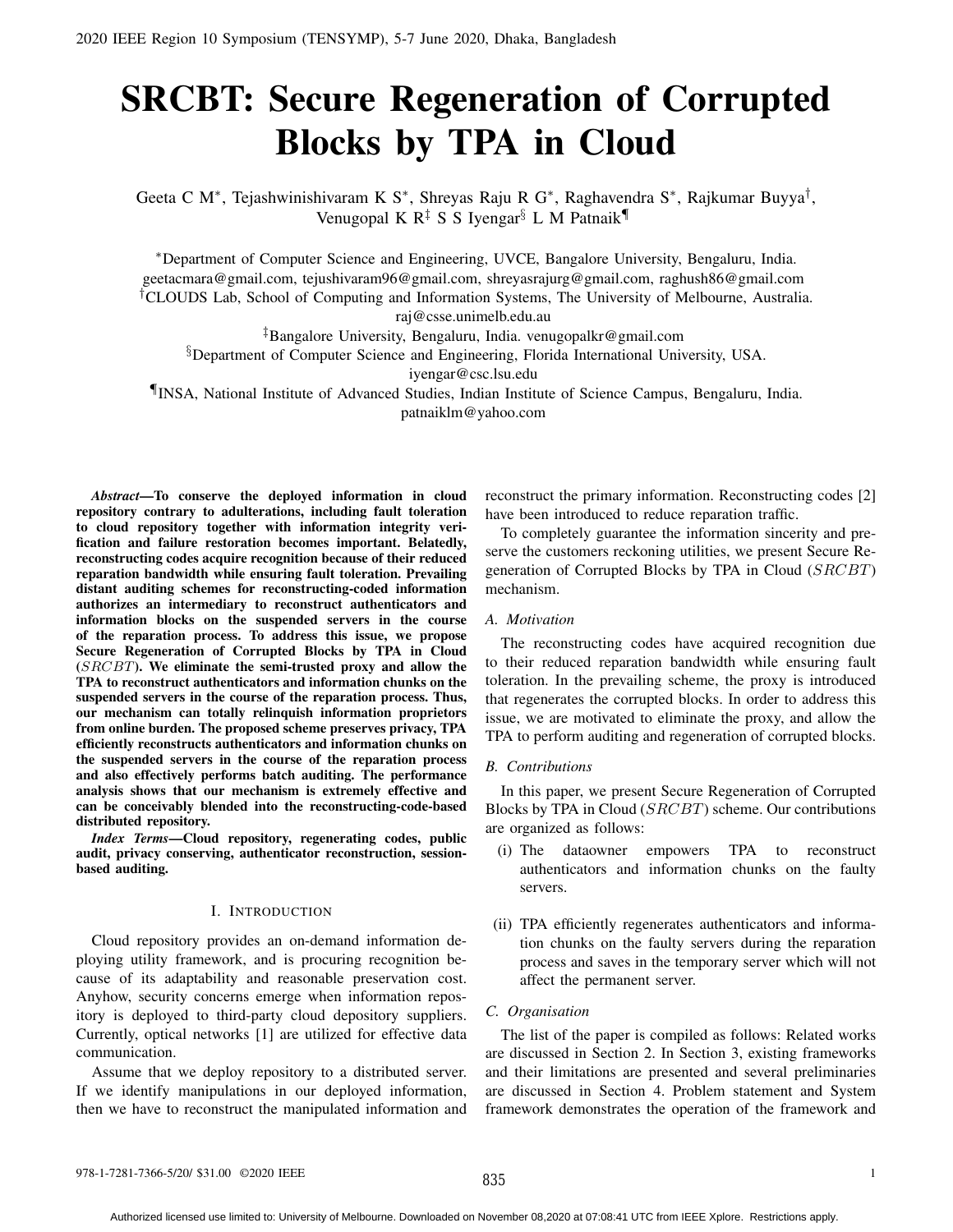furnishes the technicalities regarding the design goals, in Section 5. In Section 6, scheme details of Secure Regeneration of Corrupted Blocks by TPA in Cloud (SRCBT) has been discussed. Section 7, presents Security analysis while Performance evaluation results are analysed in Section 8. Conclusions are discussed in Section 9.

# II. RELATED WORKS

Shen *et al.*, [3] outlined a distant information integrity verification mechanism that achieves information distribution with sensitive information hiding. The disadvantage of the scheme is that the computation cost of TPA in proof verification is more. Venugopal *et al.,* [4] illustrates soft computation techniques for data mining applications for depository.

Chen *et al.,* [5] designed a distant information verification procedure for network coding-based distributed repository frameworks. The advantage of the mechanism is that it has minimal transmission cost. The limitation is that the dataowner needs to stay online always. Chen *et al.,* [6] designed an information integrity preservation mechanism for reconstructingcode-based cloud storage. The scheme has low reparation traffic. The disdvantage is that the mechanism is not designed to handle public auditing. Geeta *et al.,* [7] have carried out comprehensive survey on the latest mechanisms in information verification and security in distributed computing.

Wang *et al.,* [8] designed indegenously minimal repository codes to repair different faulty nodes at the same period. The advantage of these codes are that they reduce the reparation bandwidth completely. The limitation is that the  $LMSR$  codes possess the corresponding repository overhead as MSR codes. Neha *et al.,* [9] introduced network coding based collective fault tolerant mechanism. The mechanism has low repository cost and reparation bandwidth. The limitation is that the scheme need to be implemented for varying size-block of the document.

# III. BACKGROUND WORK

Liu *et al.,* [2] designed a public verification mechanism for the reconstructing-code-based distributed repository. A proxy is introduced that regenerates the corrupted blocks and also again performs auditing, where the TPA has already carried out the auditing. The advantage of the scheme is that it efficiently regenerates the corrupted blocks and totally relieve information proprietor from online burden. The limitation is that the auditing is performed repeatedly by the TPA and the proxy, hence increasing the auditing time cost.

## IV. PRELIMINARY

The preliminaries forms the foundations of Secure Regeneration of Corrupted Blocks by TPA in Cloud  $(SRCBT)$  scheme and are discussed below.

#### *A. Regenerating Codes:*

Reconstructing codes [2] are introduced for cloud repository to minimize the reparation bandwidth. They have achieved recognition due to their reduced reparation bandwidth contrarily furnishing fault tolerance.



Fig. 1: Auditing System Model for Reconstructing-Code-based Cloud Repository

## *B. Bilinear Pairing Map:*

 $G$  and  $G_T$  are two cyclic multiplicative clusters of large prime order p. A bilinear pairing is a map  $e : \mathcal{G} * \mathcal{G} \to \mathcal{G}_T$ with the subsequent properties:

• Bilinear:  $e(g_1^c, g_2^d) = e(g_1, g_2)^{cd}$  and c,  $d \in_R Z_p$ ;

• Non-degenerate: There exists  $g_1, g_2 \in \mathcal{G}$  such that  $e(g_1, g_2)$  $g_2) \neq 1;$ 

• Computability: An effective algorithm prevails to estimate e(g<sub>1</sub>, g<sub>2</sub>) for all (g<sub>1</sub>, g<sub>2</sub>) $\in$ <sub>R</sub> $\mathcal{G}$ .

#### V. PROBLEM DEFINITION AND SYSTEM MODEL

#### *A. Problem Definition*

Given the cloud storage auditing model based on reconstructing code based on cloud repository with Dataowner, TPA and CSP the main objectives are:

• The Dataowner empowers TPA to reconstruct authenticators and information chunks on the faulty servers.

• TPA efficiently regenerates authenticators and information chunks on the faulty servers during the reparation process and stores in the temporary server which will not affect the permanent server.

### *B. System Model*

As demonstrated in Fig. 1., the system framework comprises of three objects: the Cloud Service Provider (CSP), the TPA and the Data Owner (DO). The DO constructs authenticator set and coded block set and deploys over *n* servers in cloud. The CSP provides information repository and distribution services to the customers. The Third Party Auditor (TPA) sends challenge based on the session given by the DO to the CSP (Session based auditing). Further, the TPA is empowered by the DO to reconstruct authenticators and information chunks on the faulty servers at the time of reparation process and stockpiles in the temporary server which will not affect the permanent server.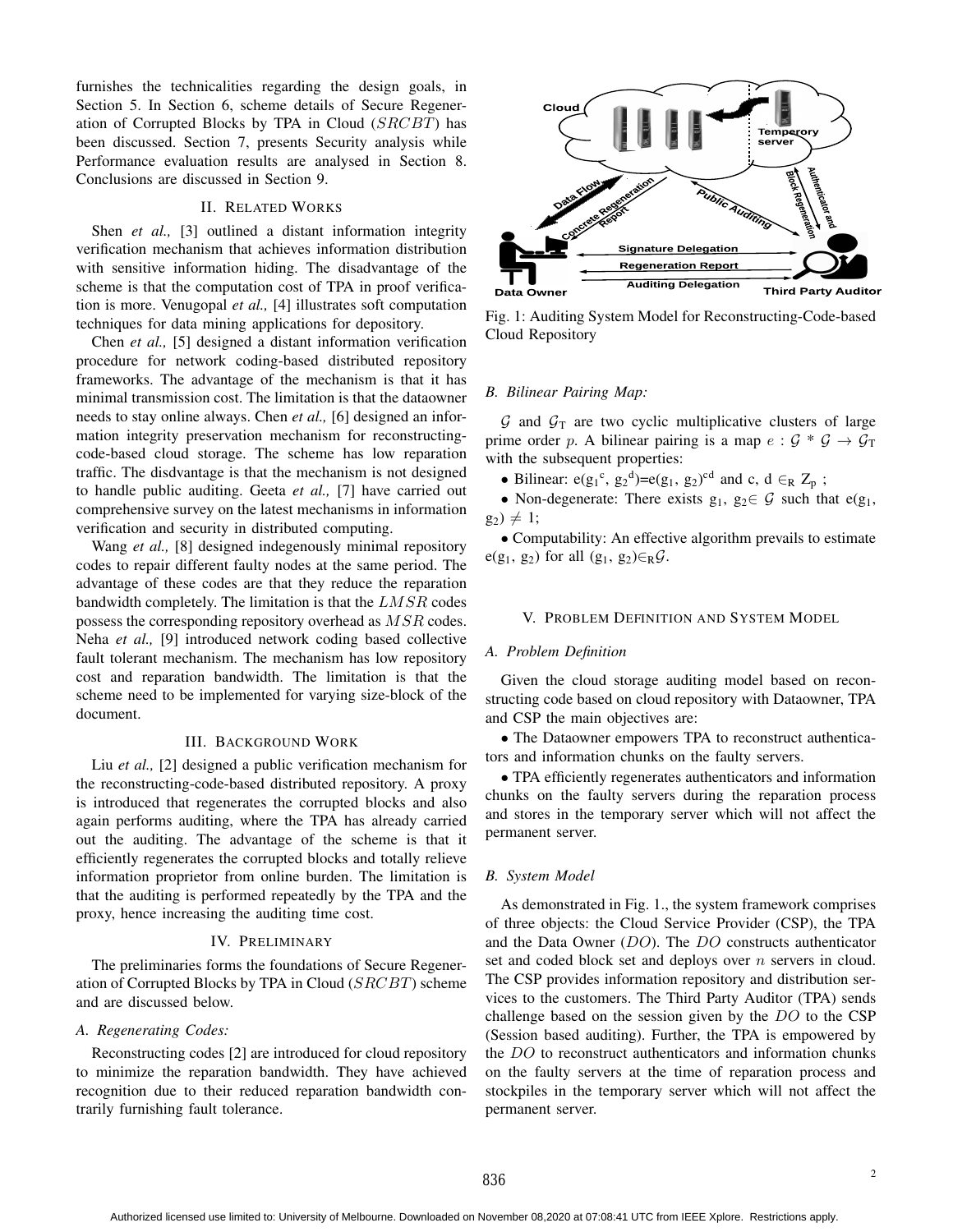# VI. THE ALGORITHM

Considering the reconstructing-code-based cloud repository with parameters  $(n, k, l, \alpha, \beta)$ , and assume  $\beta = 1$ . Let  $\mathcal G$  and  $\mathcal G_T$ be multiplicative cyclic clusters of the equivalent large prime order p, and  $e : \mathcal{G} * \mathcal{G} \to \mathcal{G}_T$  be a bilinear pairing map. Let g be a generator of G and  $H(\cdot): \{0, 1\}^* \to \mathcal{G}$  be a secure hash function that maps strings consistently into cluster  $G$ . Table I list the notations used in our mechanism description.

Our proposed mechanism Secure Regeneration of Corrupted Blocks by TPA in Cloud (SRCBT) comprises of two procedures: Setup phase and Repair phase.

# *A.* Setup *phase:*

The *DO* executes this process to initialize the auditing mechanism. The DO executes the KeyGeneration algorithm [2] and generates the secret parameter  $sk$  and public parameter pk. Further, the DO authorizes the TPA to audit and repair the corrupted blocks.

By utilizing the secret key  $(sk)$ , the  $DO$  computes the  $Re - key$  ( $\tau_{Re-key}$ ) using regression method [10]. (8) The DO takes sk, F as input, and then outputs  $\psi_i$ ,  $\phi_i$  $(\tau_{Re-key}) = 2[(\Delta+4)/(2\sqrt{sigX^2 sigY^2} + 4)]$ where,  $\Delta = \delta(X^2) + \delta(Y^2) + \delta(Z^2)$ 

The DO delegates the  $Re - key (\tau_{Re-key})$  to the TPA.

Next, by taking the  $sk$  and  $F$  as input the  $DO$  runs the SigAndBlockGen algorithm. The DO outputs a coded  $_{(10)}$  The DO constructs TQ and PQ. chunk set  $(\psi_i)$ , a validator set  $(\phi_i)$  and a document label  $(t)$ . (11) **Phase 2: Repair Phase:** Finally, the DO allocates these two sets over n cloud servers,  $(12)$  The DO empowers the TPA to repair the faulty server particularly sending  $(\phi_i, \psi_i, t)$  to server i and remove them from local repository. Next, The DO constructs  $TQ$  and  $PQ_{(13)}$  When TPA locates a server corruption, then it starts the [See Algorithm 1, Phase 1].

## *B. Repair phase:*

In this phase TPA maintains two sessions, session I for audit and session II for repair. When the DO sends audit request to  $_{(15)}$  The TPA chooses l arbitrary coefficients  $z_i \leftarrow GF(p)$  for the TPA, the TPA initiates session I and efficiently performs sector level batch auditing on the coded chunks cached in the distributed server. During the process of auditing, TPA might detect a server corruption. TPA makes a note of it, after  $\rho_{\eta j k} = \top^x{}_{jk}$ .  $\prod_{i \in i_o} (\bar{\rho}_{ik})^{z_i}$ completing the auditing process, TPA switches to session II ie., Repair phase. The procedure for Repair phase is explained in Algorithm 1, Phase 2.

# VII. SECURITY ANALYSIS

Theorem 1: The proposed mechanism accomplishes confi- $(19)$ dentiality and integrity of the deployed data in the concrete regeneration phase.

Proof: In the proposed scheme, TPA securely and efficiently  $\frac{(20)}{(20)}$ regenerates the corrupted blocks in the Repair phase. TPA executes the  $BlockAndSigReGen$  algorithm and outputs the regenerated block set  $\psi_i$  and authenticator set  $\phi_i$  and further transmits  $(\psi_i, \phi_i)$  to the TS ( $\zeta'$ ). Next, the regeneration report is sent to the  $DO$  and  $DO$  saves this report in the  $PQ$ . Now, the  $DO$  checks the  $PQ$  entries, and sends Regeneration Request  $(RReq)$  to the CSP. After accepting  $(RReq)$ , the CSP securely transfers the regenerated blocks in the  $TS$  and saves in the PS and sends the concrete regeneration report

Algorithm 1: SRCBT: Secure Regeneration of Corrupted Blocks by TPA in Cloud

**Input:**  $F1 = (\kappa_1, \kappa_2, ..., \kappa_n), \kappa_k \in \mathbb{Z}_p, id_k$  where  $k \in \mathbb{Z}_p$  $[1,n]$ , sk

**Output**:  $\psi_i$ ,  $\phi_i$ , t,  $TQ$  and  $PQ$ 

(1) Phase 1: System Setup

(2) Step 1: KeyGeneration

(3) The DO creates an arbitrary signing key pair  $(spk, ssk)$ ,

two random elements  $(x, y) \stackrel{R}{\leftarrow} Z_p$  and estimates  $pk_x$  $\longleftarrow$  g<sup>x</sup>, pk<sub>y</sub>  $\longleftarrow$  g<sup>y</sup>. Then, secret key sk =(x, y, ssk) and public key  $pk = (pk_x, pk_y, spk)$ .

(4) Step 2: Delegation

(5) By utilizing the secret key  $(sk)$ , the DO computes the  $Re - key \left( \tau_{Re-key} \right)$  using regression method.  $(\tau_{Re-key})$ =2[( $\Delta+4$ )/(2 $\sqrt{sigX^2 sigY^2} + 4$ ) ] where,  $\Delta = \delta(X^2) + \delta(Y^2) + \delta(Z^2)$ 

(6) The DO delegates the  $Re - key (\tau_{Re-key})$  to the TPA.

(7) Step 3: SigAndBlockGen

- and t.
- (9) Finally, the DO allocates these two sets over n cloud servers, particularly transmitting  $(\phi_i, \psi_i, t)$  to server i and delete them from local repository.
	-

and goes off-line after completing the deploying process. repair procedure.

(14) Step 1: BlockAndSigReGen Presuming that the restored coded chunks would be cached at a new TS  $(\zeta')$ , the TPA reconstructs  $\alpha$  chunks as follows:

every  $i \in i_{\theta}$  where  $1 \leq \theta \leq 1$  and then estimates a linear combination  $c_{\eta'j} = \sum_{i \in i_o} z_i \bar{c}_i$  and reconstructs validators for every segment,

(17) where  $1 \leq j \leq \alpha$ ,  $1 \leq k \leq s$  and  $\overline{\mathcal{F}}_{jk}^x$  denotes the transform operator.

(18) Eventually, the reconstructed chunk set  $\psi_i = v_{\eta'j}, 1 \leq j$  $\leq \alpha$  and validator set  $\phi_i = \rho_{\eta'jk}$ ,  $1 \leq k \leq \alpha$  are transmitted to  $TS(\zeta')$ .

Next, the regeneration report is sent to the  $DO$  and the  $DO$  saves this report in the  $PQ$ .

Thus, the repair process is terminated.

## Step 2: PermanentReGen

(22) The  $DO$  checks for the  $PQ$  entries. If it is not empty, then it requests the CSP to transfer the regenerated coded blocks from  $TS$  to  $PS$ .

(23) Further, the CSP sends the success reports of

regeneration to  $DO$  and the  $DO$  stores it in  $PQ$ . Next, this particular entry in the  $TQ$  is deleted after successful concrete regeneration process.